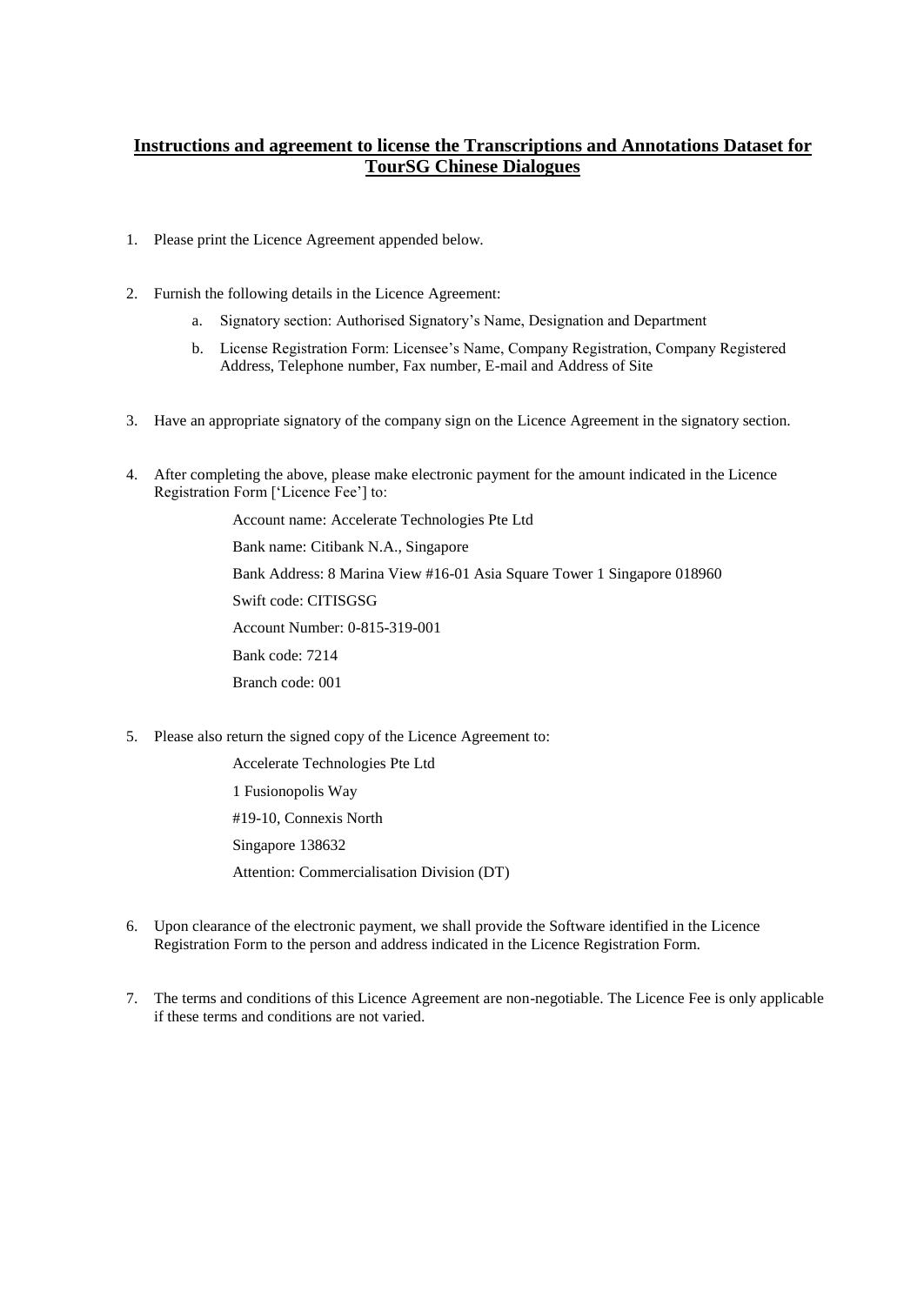### **SOFTWARE USAGE LICENCE AGREEMENT**

**Accelerate Technologies Private Limited (Company Registration No. 199503187D) of 1 Fusionopolis Way #19-10 Connexis North, Singapore 138632 ("A\*ccelerate") is authorised to license or otherwise make available the Software described in the Licence Registration Form and its associated documentation by the lawful owner ("the Owner") thereof. By completing and signing the License Registration Form, you agree to be bound by the terms and conditions of this Agreement that will govern your use of the Software. Once the Software is made available to you, A\*ccelerate will not be obliged to refund you any monies paid under this Agreement.** 

#### **1. Licence**

- 1.1 In consideration of the mutual covenants and conditions set forth herein, and where applicable the Licence Fee stated in the Licence Registration Form, you are permitted to:
- (a) load the Software into and use it on not more than the number of computers stated in the Licence Registration Form, at the Site that are under your control;
- (b) transfer the Software from one computer to another provided it is used on not more than the number of computers stated in the Licence Registration Form at any one time; and
- (c) make up to two (2) copies of the Software for back-up purposes only in support of the permitted use. The copies must reproduce and include the Owner's copyright notice; and
- (d) use the Software only at the Site, and for the Purpose stated in the Licence Registration Form.
- 1.2. You are not permitted:
- (a) to load the Software on to a network server;
- (b) except as expressly permitted by this Agreement and save to the extent and in the circumstances expressly required to be permitted by law, to rent, lease, sub-license, loan, copy, modify, adapt, merge, translate, reverse engineer, decompile, disassemble or create derivative works based on the whole or any part of the Software or its associated documentation or use, reproduce or deal in the Software or any part thereof in any way.

#### **2. Term**

This Agreement is effective from Effective Date for the Term, as stated in the Licence Registration Form . It may also be terminated forthwith if you fail to abide by its terms. Upon termination you agree to destroy all copies of the Software and its documentation including any Software stored on the hard disk of any computer under your control.

#### **3. Ownership**

3.1 If provided with a CD/DVD MEDIA, you own only the CD/DVD MEDIA (or authorised replacement) on which the Software is recorded. The said CD/DVD MEDIA will be delivered by A\*ccelerate to you (at no cost to you) within sixty (60) days after execution of this agreement. You shall destroy the CD/DVD MEDIA on termination of this Agreement. The Owner shall at all times retain ownership of the intellectual property rights in the Software as recorded on the original CD/DVD MEDIA and all subsequent copies thereof regardless of form. For avoidance of doubt, where the Software is provided to you via a web link, the Owner shall likewise at all times retain ownership of the intellectual property rights in the Software as provided via the web link, and all subsequent copies thereof regardless of form. This Agreement applies to the grant of the licence contained herein only and not to the contract of sale of the CD/DVD MEDIA. A\*ccelerate's warranties under this Agreement are available only to the original registered user (being the person who has completed and submitted to A\*ccelerate the Licence Registration Form).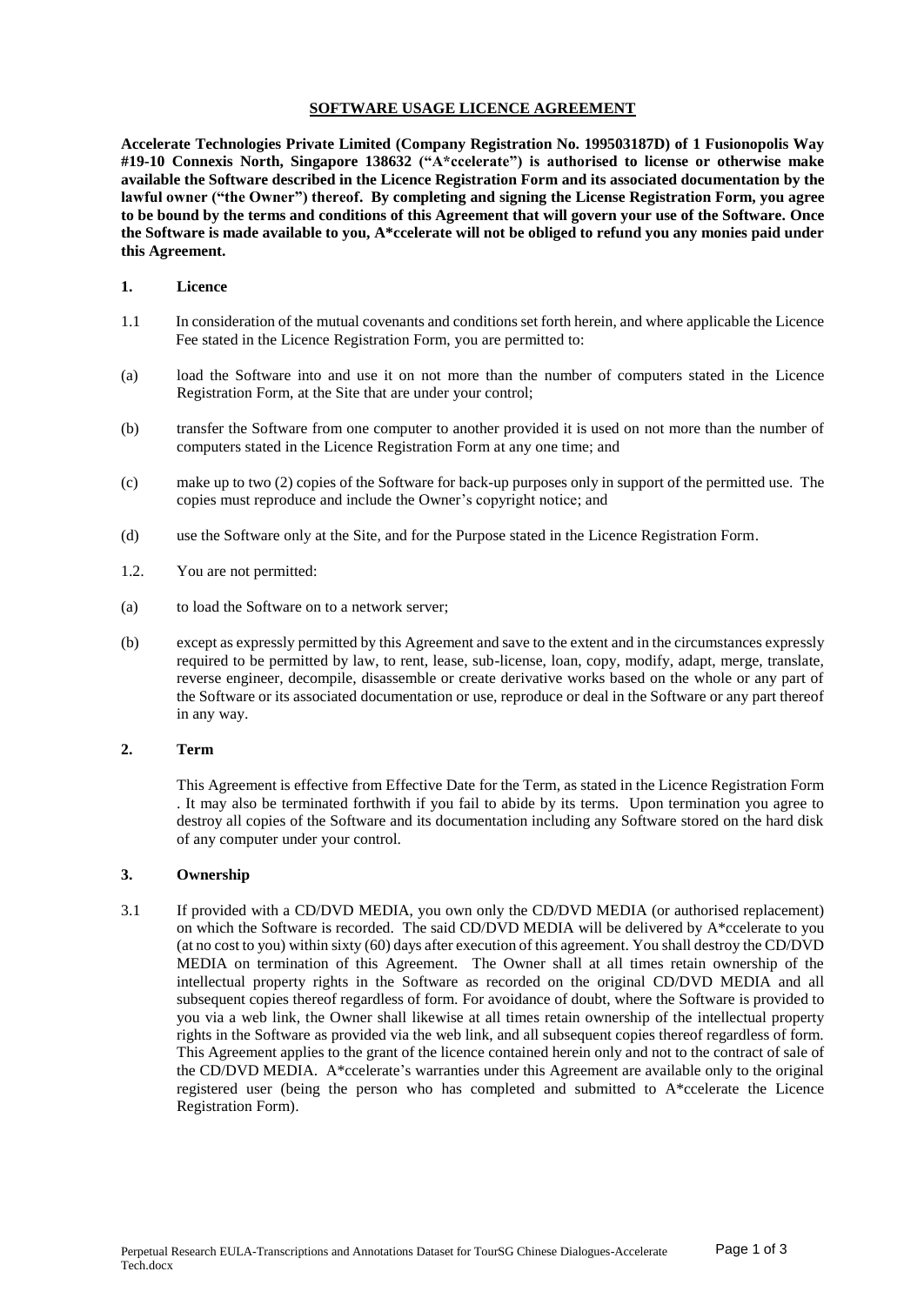3.2 All title and intellectual property rights in and to the Software (including but not limited to any images, photographs, animations, video, audio, music and text incorporated into the Software), belong to the Owner and the Owner also owns the accompanying documentation and any copies of the Software. You shall not do anything which might bring into question the Owner's ownership of the foregoing rights or their validity, or A\*ccelerate's right to license the same.

## **4. Warranties And Indemnity**

- 4.1 Where the Software is provided in a CD/DVD MEDIA, A\*ccelerate warrants that the CD/DVD MEDIA on which the Software is supplied will be free from defects in materials and workmanship under normal use for a period of 30 days from the Effective Date ("the Warranty Period"). If a defect in the CD/DVD MEDIA shall occur during the Warranty Period it may be returned to A\*ccelerate who will replace it free of charge.
- 4.2 A\*ccelerate warrants that the Software will perform substantially in accordance with its accompanying documentation (provided that the Software is properly used on the computer and with the operating system for which it was designed) and that the documentation correctly describes the operation of the Software in all material respects. If A\*ccelerate is notified of significant errors during the Warranty Period it will correct any such demonstrable errors in the Software or its documentation within a reasonable time.
- 4.3 The above represent your sole remedies for any breach of A\*ccelerate's warranties, which are given only to the original registered user.
- 4.4 The express terms of this Agreement are in lieu of all warranties, conditions, undertakings, terms and obligations implied by statute, common law, trade usage, course of dealing or otherwise all of which are hereby excluded to the fullest extend permitted by law.
- 4.5 A\*ccelerate and the Owner do not warrant that the Software will meet your requirements or that the operation of the Software will be uninterrupted or error-free or that defects in the Software will be corrected. You shall load and use the Software at your own risk and in no event will A\*ccelerate or the Owner be liable to you for any loss or damage of any kind (except personal injury or death resulting from A\*ccelerate's or the Owner's negligence) including lost profits or other consequential loss arising from your use of or inability to use the Software or from errors or deficiencies in it whether cause by negligence or otherwise except as expressly provided herein. In no event shall A\*ccelerate's or the Owner's liability exceed the amount paid by you for the Software.
- 4.6 You shall indemnify A\*ccelerate against all proceedings, costs, expenses, liabilities, injury, death, loss or damage arising out of the breach or negligent performance or failure in performance by you of the terms of this Agreement, or from the use of the Software and the associated documentation howsoever caused.

### **5. General**

- 5.1 This Agreement contains the entire agreement between the parties with respect to the Software and the associated documentation. All other agreements respecting the subject matter hereof whether oral or written are void, including but not limited to terms and conditions stated on the Licensee's purchase orders or like documents.
- 5.3 This Agreement shall be interpreted and governed in accordance with the laws of Singapore and the Parties submit to the jurisdiction of the Singapore courts.

| SIGNED by                                                |                    |
|----------------------------------------------------------|--------------------|
|                                                          |                    |
|                                                          |                    |
|                                                          |                    |
|                                                          |                    |
| Name, Designation and Department of authorised signatory | Signature and Date |